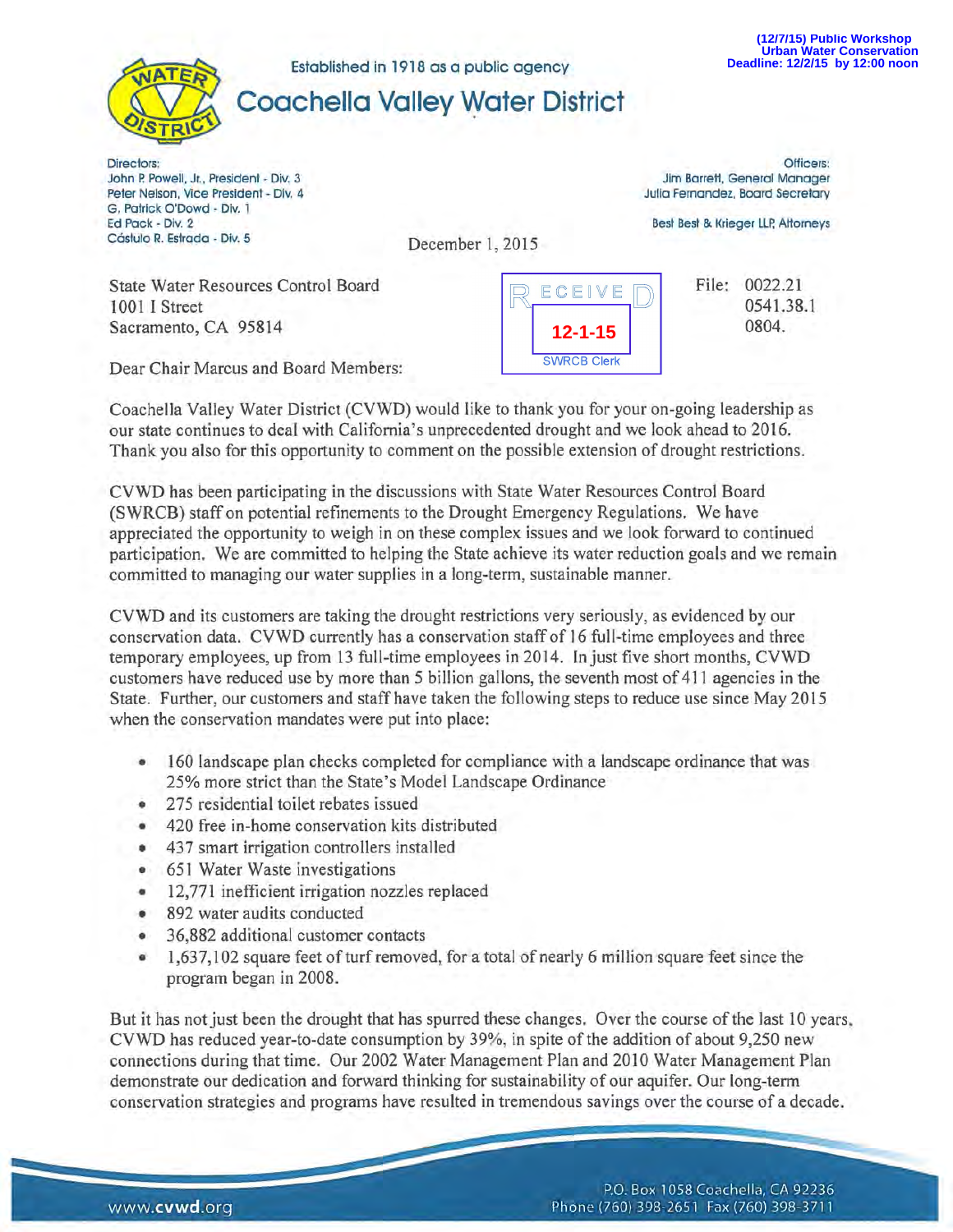

We stand firm in support of the efforts to reduce overall water use in California during this historic drought. We do ask, however, that the SWRCB consider adjusting the regulations in a way that creates equity among the regions. As you are aware, water use throughout the State varies, as do levels of efficiency.

Below we have outlined some of the important distinctions between our area and other parts of the state. While we know that many agencies are asking for adjustments, we hope that the comments provided will demonstrate why the existing regulations are inappropriate for all regions.

## **Seasonal Population is not Counted in Census:**

The Coachella Valley economy relies very heavily on seasonal residents with second homes and the tourism industry. The homes in our area use landscape water year-round despite their owners only being present a few months each year. Additionally, many of the second homes in our area serve as vacation rentals. Vacation rentals also use landscape water year round, whether they are occupied or not. Neither seasonal residents, nor visitors are included in census calculations for our area, despite the fact that local cities estimate they increase local population by up to 43%. Thus, our Residential Gallons Per Capita Per Day (R-GPCD) calculation is skewed. Using R-GPCD as the metric to set conservation restriction targets is inaccurate and puts the tourism-based economies at a disadvantage.

Our region previously submitted data to demonstrate this which was reviewed by the SWRCB staff. Despite demonstrating that the water is used year round, staff informed us we could only include our non-permanent residents when they are physically here. We have no way to document their presence in a scientific way and, as previously mentioned, their homes use landscape water regardless of the occupancy. Approximately 80% of the urban water used in the Coachella Valley is used outdoors. This is a topic that deserves to be reconsidered.

# **A Growing Population Requires More Water:**

Between 2013 and 2015, CVWD has added 1,200 new connections. These new customers all use water, and must be considered when establishing water conservation goals. -. --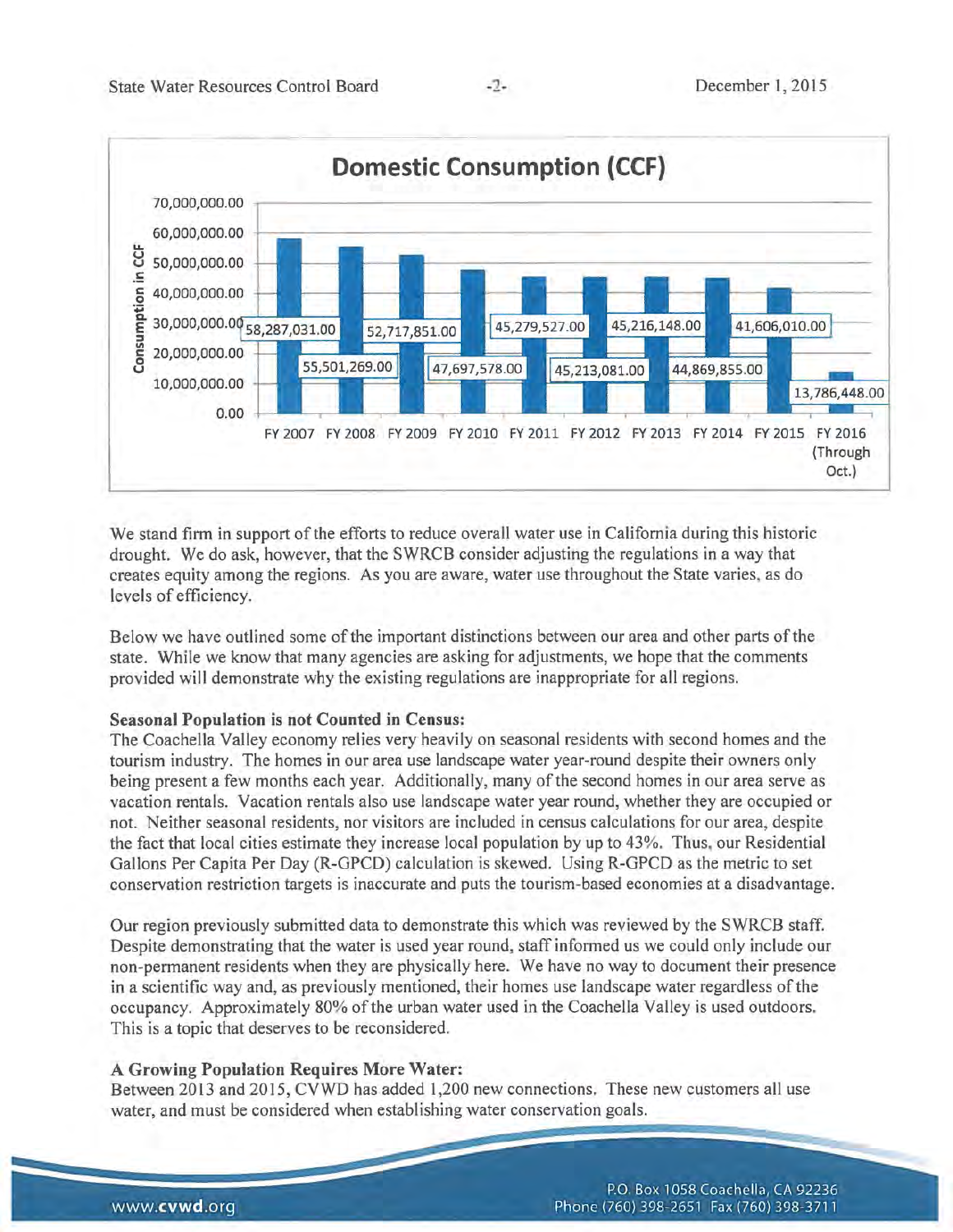#### State Water Resources Control Board -3- December 1, 2015

#### Arid Climate Requires Greater Water Use:

As you are well aware, climate varies dramatically across the state. Because evapotranspiration (ET) rates and water use are directly linked, it is appropriate that climate be considered in extending the regulations. Even areas that are landscaped fittingly for their region have differing water needs in different climates—this is evident in the State's own Model Landscape Ordinance, which bases Maximum Water Allowance on ET. Adjusting for ET would not only be logical, but also consistent with existing state policy.

Further, the data are easy to come by. Local temperature and rainfall information is readily available. The Department of Water Resources has an extensive network of CIMIS stations that can provide estimated ET data for each reporting agency in the State. DWR's Reference ET Zones Map places CVWD squarely within Zone 18, the highest reference ET Zone within the State of California. Our annual reference ET is 71.6" a figure 27. 7% higher than the average state ET reference of 51. 76" and 54% above the coastal Zone 1 reference ET of 32.9". An ET-based adjustment to the reduction mandates is warranted and will make these water reduction goals more equitable where local weather conditions naturally create higher water needs.

#### Large Lot Sizes Require More Water:

Further, the size of parcels is a fundamental difference between regions that is directly related to water use. CVWD uses budget-based tiered rates. Parcel size is a key factor in determining the water budget allocation for each customer. As you know, a large parcel will use significantly more water than a smaller one in order to achieve the same level of landscaping. It is incorrect to assume that a half-acre parcel has the same water needs as an acre parcel. We ask that parcel size be included in the discussion of the emergency restriction extension.

#### Previous Conservation Efforts are Baked into 2013 Numbers:

As described above, CVWD has prioritized conservation for many years. In addition to conservation based rates, we have a robust conservation team and a range of programs for every customer class that includes:

- a. Residential Single-Family: CVWD provides assistance/rebates for turf conversion to desert landscape, free smart irrigation controllers that are programmed and installed at no cost to the customer, new generation irrigation nozzles rebates, toilet rebates, free indoor conservation kits, conservation site visits, simplified audits, landscape workshops and leak repair workshops.
- b. Residential Multi-Family: CVWD provides assistance/rebates for turf conversion to desert landscape, smart controller rebates, toilet replacements, conservation site visits, simplified audits, landscape workshops and leak repair workshops.
- c. Commercial: CVWD provides assistance/rebates for turf conversion projects to desert landscape, toilet replacements, conservation site visits, and simplified audits.
- d. Industrial: CVWD provides assistance/rebates for turf conversion projects to desert landscape, smart controller rebates, toilet replacements, water broom, pre-rinse spray nozzles, conservation site visits, and simplified audits.
- e. Institutional: CVWD provides assistance/rebates for turf conversion projects to desert landscape, smart controller rebates, toilet replacement, water broom, pre-rinse spray nozzles, turf conversion rebates, smart irrigation controllers, new generation spray nozzles, conservation site visits, and simplified audits.

Additionally, we have had stringent landscaping criteria in place since 2009 to ensure that new development is required to landscape appropriately for our climate. Our local ordinance has been consistently more restrictive in its maximum water allowance calculation than the State's model ordinance and remains so despite the State's recent tightening up of regulations.